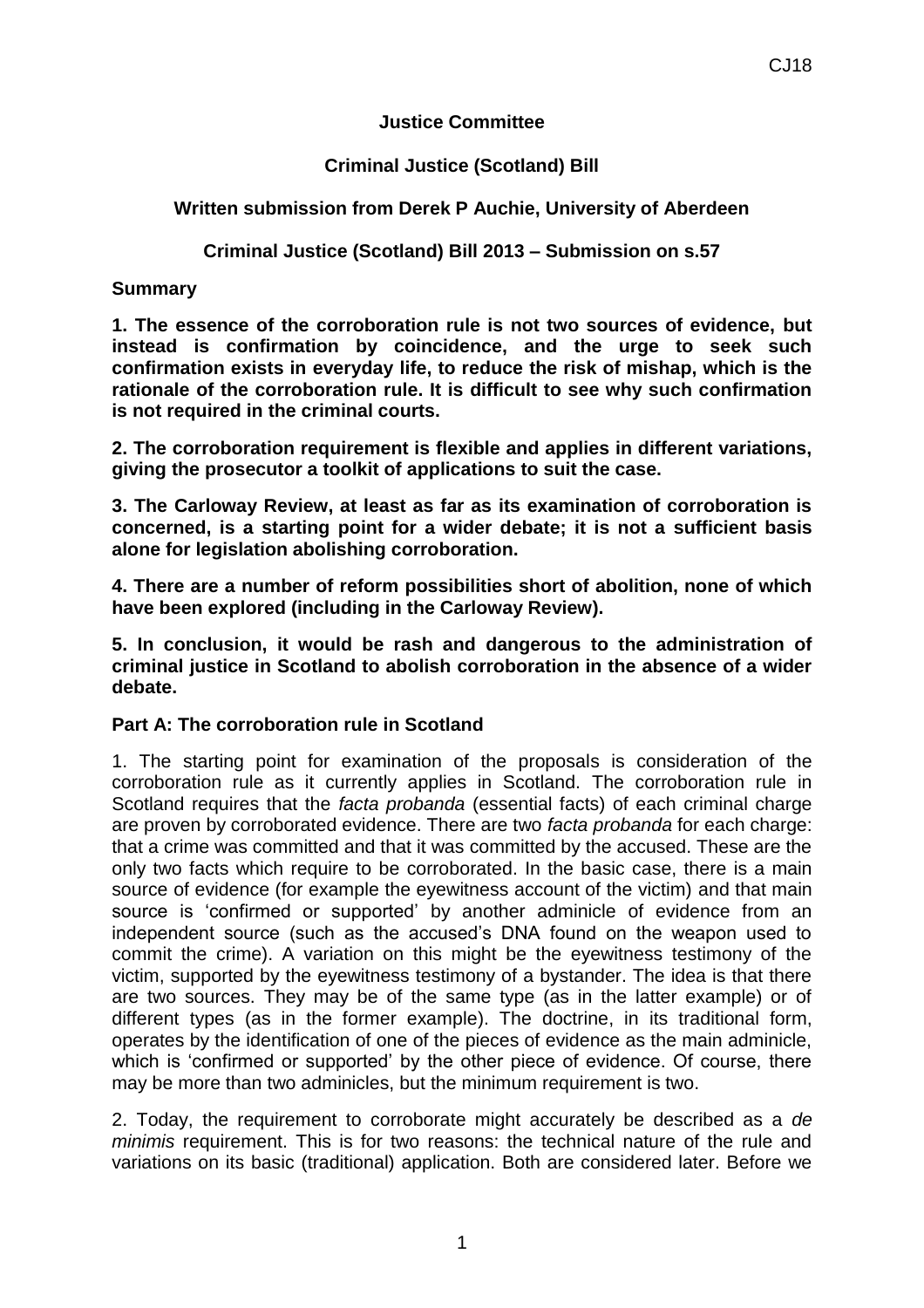do so, we need to consider the essence of corroboration, and in doing so we consider its underlying rationale.

## *The essence of corroboration in Scotland*

3. This has not changed at all since the time of the institutional writers, where the current concept finds its roots.<sup>1</sup> The content of the doctrine has changed, not its essence. Content is considered below. On essence, the key to corroboration is coincidence or correlation, as demonstrated by confirmation. In order to understand this, we need to consider how confirmation is valued in everyday life. Some examples will demonstrate this. These include: the need to have a four digit code as well as a bank card in order to withdraw money from an ATM; photographic (as opposed to non-photographic) identification (involving an identification card/document of a certain specification, confirmed by the use of an incorporated photograph for comparison purposes); elaborate forms of ID such as passports; special security measures on tickets for events – all involve confirmation of entitlement above and beyond mere possession.

4. The human urge for confirmation does not end there. In everyday life, we seek confirmation of something we strongly suspect to be the case. If we notice someone we think we know across the street, we will make sure that we have not made a mistake before drawing attention to ourselves. We do this by taking a second look or looking for confirmatory clues in the gait, height, clothing, hair or other physical quality of the person we think we recognise.

5. Why does this urge for confirmation exist? The answer is simple. We wish to avoid mishap, to avoid an error. Of course, the presence of confirmation does not guarantee that an error has not been made; a bank card might be stolen in circumstances where the thief has acquired the matching four-digit password; we might mistakenly spot someone who is uncannily similar to someone we know in the street; we could miss an error on the document we are completing; convincing forged passports are available. However, the likelihood of such outcomes is considerably reduced by the use of confirmatory techniques.

6. This brings us to a criminal charge. The possible consequences of guilt are clear and harsh – a criminal record, loss of reputation, loss of employment, imprisonment. It is not difficult to see why the natural, everyday urge for confirmation should apply here too; indeed, why it would be stronger, given the consequences of a conclusion on the question of guilt, when compared with the consequences of lack of confirmation in everyday life.

7. Considered in this way, the essence of corroboration lies in the confirmation provided by coincidence. In this sense, corroboration is not about the number of sources or even the strength of the individual adminicles; it is about the coincidence between them. So, it could be said that a stronger case for guilt arises from the combination of two adminicles of weak evidence, compared to the existence of one admincle of strong evidence.

 $\overline{a}$ 

<sup>1</sup> See Hume's discussion of corroboration at Commentaries ii, *Commentaries on the Laws of Scotland Respecting of Crimes* (first edition, 1797) Vol II, Chapter XIII, page 383.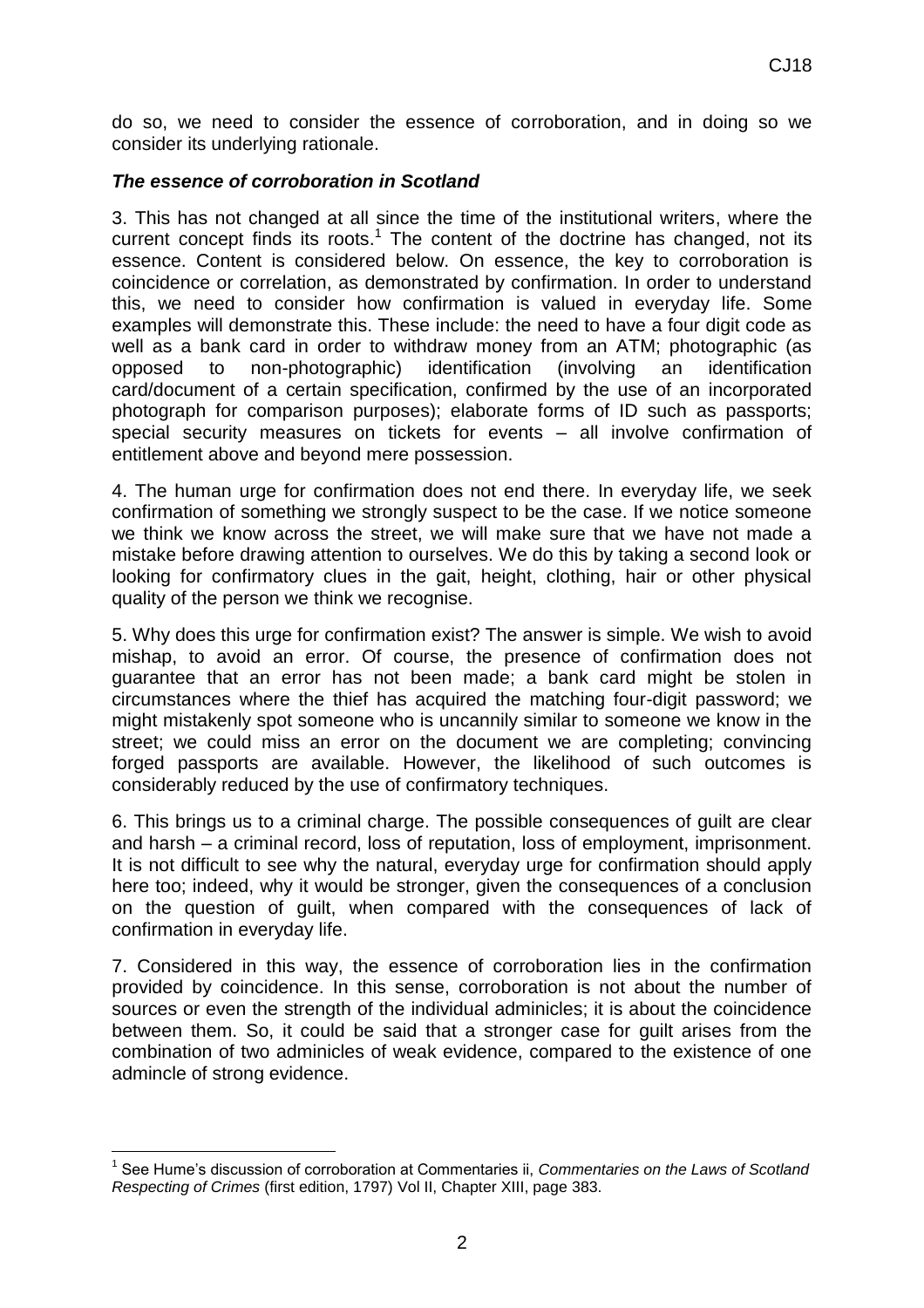8. Sometimes the essence of the requirement to corroborate is described in numerical terms; two sources are required. This can make the doctrine seem rather technical, artificial or arbitrary. Indeed, often the test is stated to be a quantitative one rather than a qualitative one. However, this is misleading. It suggests that the two are unconnected, that the corroboration requirement must fall into one camp or the other. As we will see later, when considering the Carloway Review's analysis, the requirement for confirmation is both quantitative and qualitative; the quality of the Crown case is measured by whether confirmation exists.

9. This all leads us to consider the rationale for the corroboration rule. It is often said that its justification is that it is better to exonerate the guilty than to convict the innocent. However, there is no need to resort to such general (and perhaps controversial) platitudes, pitting one undesirable outcome against another to determine which is the least desirable. The case for corroboration can be more simply put: the desire to reduce the risk of mishap. It is often said that there are two main risks: that a witness may lie or is mistaken, and so gives inaccurate evidence against the accused. On lying, those who have represented clients in the criminal courts, as well as those who deal with criminal trials<sup>2</sup>, are only too well aware of how witnesses can (and are) motivated to lie by dislike, revenge, jealousy, loyalty, money, love or self-preservation, naming just a few common motives. Some witnesses are good at lying. The honest witness (and it is safe to say that most fall into this category) will be truthful, but can often be mistaken. Crime happens quickly, leading to fleeting glimpses. Add to this the lengthy time period between the event and the trial (compounded in Scotland by the emphasis on dock identification –see later) and one can see how a witness might make an error in identification or in remembering the details of who did what to whom. A further source of mishap is the reliability of scientific evidence of guilt, a prominent source of high profile appeals.

10. The consequences of mishap are clear – someone may be convicted of a crime which he/she did not commit. By requiring a minimum level of confirmation from coincidence, the requirement to corroborate reduces that risk to an acceptable level.

### *The scope of the corroboration rule in Scotland*

11. Now that we have considered the basic rule and its essence, we need to consider in more detail its content (or scope) before examining how the Carloway Review process handled the doctrine.

### *The technical nature of corroboration*

12. A number of points of clarification of the concept in its modern form require to be stated. The most fundamental of these is that the Crown case need only be *capable of* being corroborated. This is the position when the court is considering a no case to answer submission at the end of the Crown case. In order to adjudicate on such a submission, the judge (whether or not sitting with a jury) must pretend that the Crown

 $\overline{a}$ 2 See the interesting and practical comments of former sheriff, DJ Cusine in *To corroborate or not to corroborate* 2013 SLT 79.

 $3$  It has been noted that "humans are surprisingly poor at using witness demeanour to discern dishonesty, not least because the alleged signs of lying, such as sweating and a raised voice, may also indicate nervousness, and this can be supressed by practised liars." See Nicolson and Blackie, *Corroboration in Scots Law: "Archaic Rule" or "Invaluable Safeguard"?* Edin Law Rev, 17.2 (2013) 152 at 170 and the research cited at footnote 122.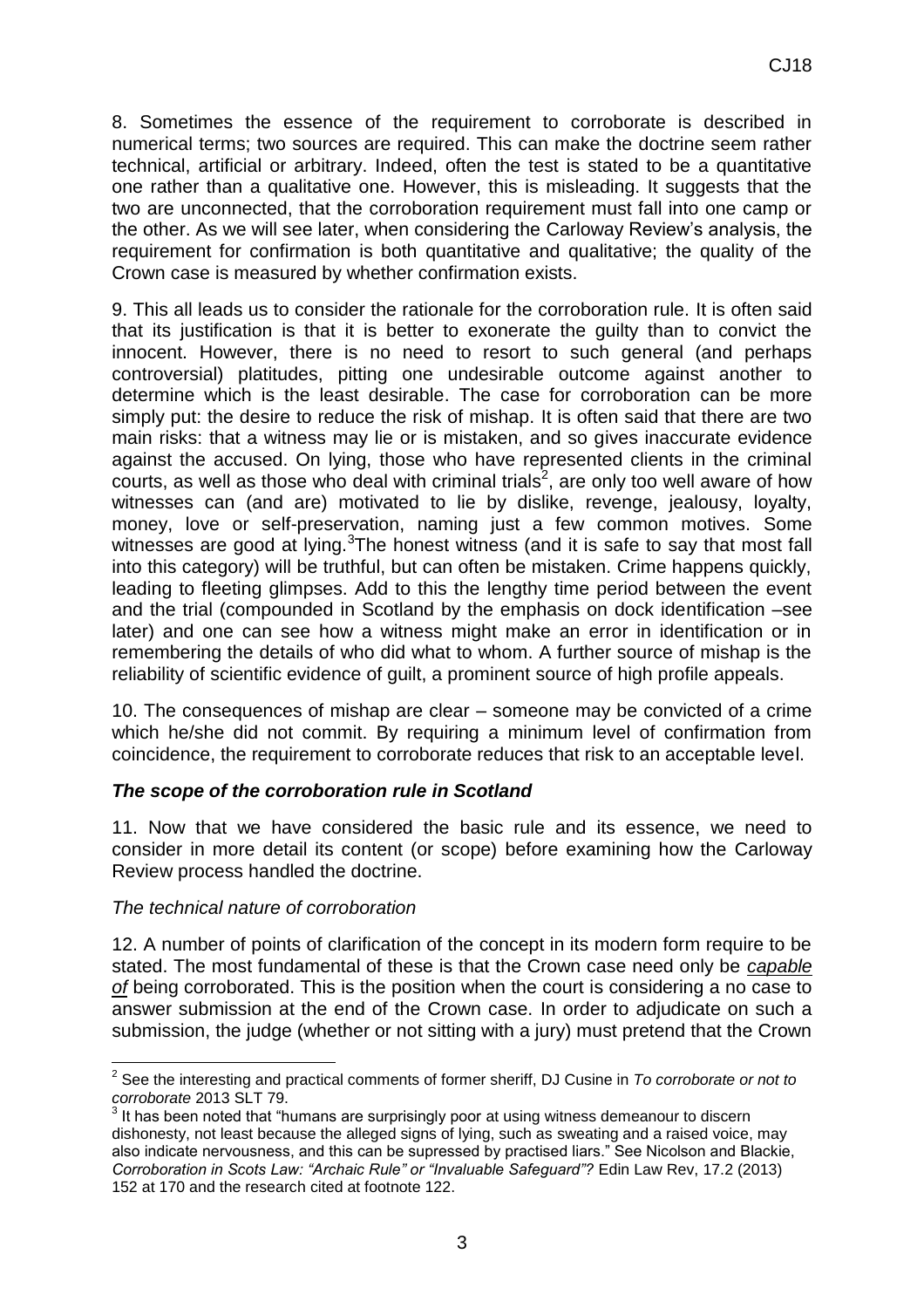case is perfect: that all witnesses will ultimately be regarded as credible and reliable; that all ambiguities in the evidence will be resolved in favour of the Crown; in short, that the Crown evidence will ultimately be accepted.<sup>4</sup> The reason for this rather artificial consideration is clear: the court cannot yet assess the evidence, since at that stage, only the Crown case has been presented. For the purpose of corroboration, however, what is being considered is the technical, legal requirement of corroboration.

13. The second point to be made is that the adminicle of evidence used to 'confirm or support' the main (or other) piece of evidence need not be, in itself, incriminating, demonstrating how little is required by way of confirmation. The requirement to 'confirm or support' has led the courts in some cases to the conclusion that certain evidence is neutral, and so cannot corroborate.<sup>5</sup> However, as discussed later in considering possible reform, in these cases there is confusion between evidence which is incriminating and evidence which is not but which could be incriminating.

14. The third point is that not all adminicles of evidence need to be corroborated; only the *facta probanda* are caught by this rule. In this sense, then, it is not facts in the ordinary sense that need to be corroborated, but rather it is two parts of the Crown case: crime and identity. For this reason, thinking of corroboration as requiring the confirmation or support of facts, is misleading, making the requirement seem more onerous than it is.

#### *Variations on a theme*

15. So much for the technical nature of corroboration, what of the variations on its basic operation? Not surprisingly, there are many such variations which have developed in order to cater for the multitude of circumstances which can arise from the configuration of evidence available in any particular case. These variations are sometimes considered as exceptions to the corroboration rule; however, this is misleading. They are simply examples of the operation of the basic rule as it applies in certain situations. They all have in common the application of the essence of corroboration: confirmation from coincidence. They also have in common the fact that they do not fit the mould of the traditional application of the corroboration rule: namely the identification of the main source of evidence, confirmed or supported by another source.

16. The main variation of the corroboration rule is the *Moorov* doctrine. The idea here is simple. Rather than taking the confirmation of the main adminicle (almost always the account of the complainer) from other evidence related to the charge (as such confirmation does not exist) the conformation comes from a course of offending, a pattern of conduct. Such a pattern need only consist of two similar offences. The confirmation, then, arises from the similarity between each pair of offences. The similarities need not be between all of the offences on the complaint or indictment; for the purposes of the application of *Moorov*, charges are paired up. Indeed, *Moorov* might apply between two charges in a four charge indictment, the

The question is whether there is sufficiency in law, and so this requires the judge to assume that the Crown evidence will be accepted: *Williamson v Wither* 1981 SCCR 214. 5

For examples, see the cases of *Gallagher v HMA* 2000 SCCR 634 and *Gonshaw v HMA* 2004 SCCR 482. In the latter case, of Lord Macfadyen's dissent is hinged on the capability of confirmation or support, and his reasoning is convincing.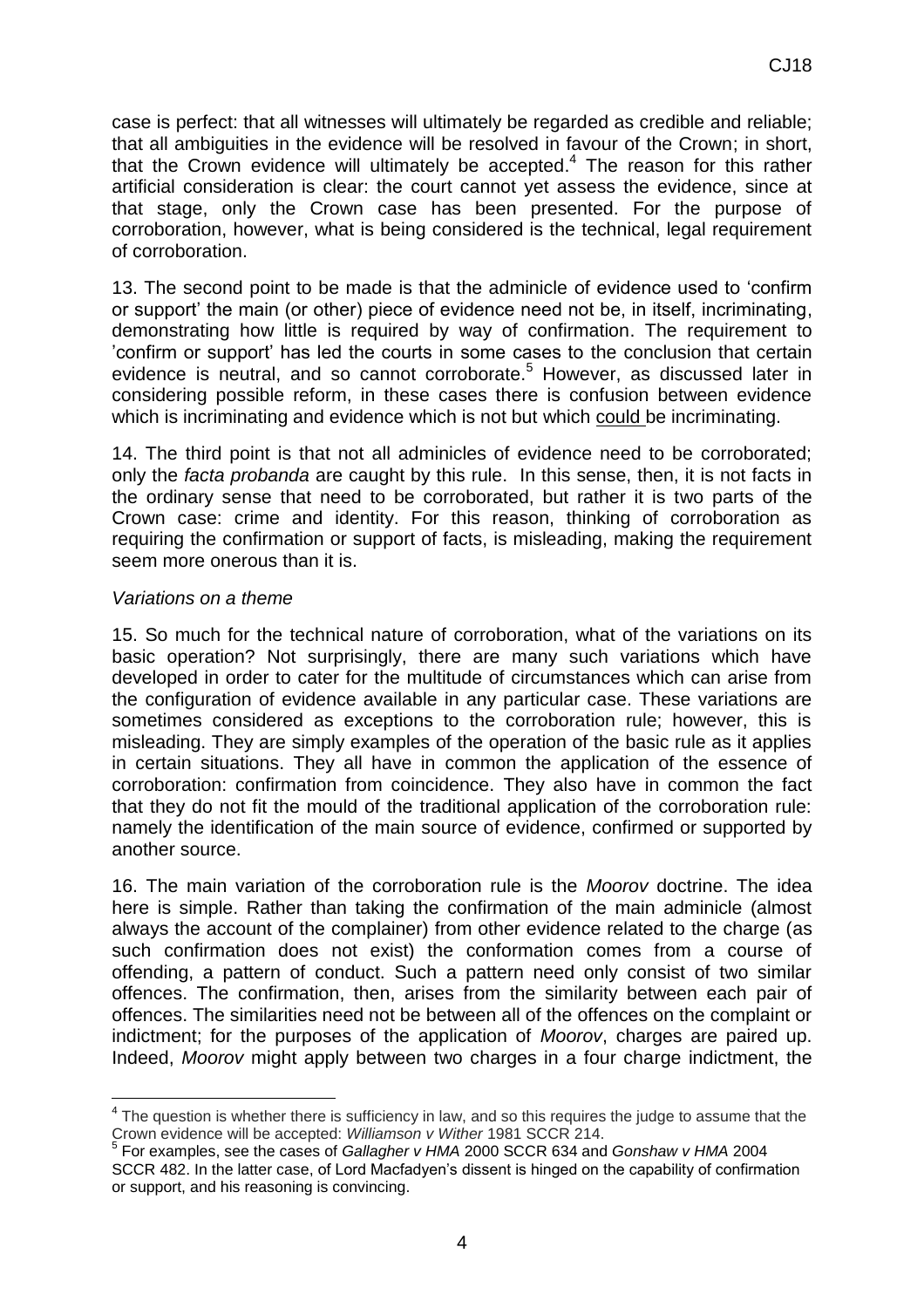other two charges each attracting their own corroborating evidence. This rule has been classified as a kind of 'similar fact' evidence rule.

17. Another variation is the rule on 'special knowledge' confessions. Confession evidence is very powerful, and so attracts special protection in many jurisdictions. As Lord Justice-Clerk Thomson observed:

"One reason for this rule is to ensure that there is nothing phoney or quixotic about the confession. What is required by way of independent evidence in order to elide such a risk must depend on the facts of the case, and, in particular, the nature and character of the confession and the circumstances in which it is made."<sup>6</sup>

18. In Scotland, little is required by way of corroboration where there is an admissible confession. Where all that is available is the confession, in order to be sufficient, the confession needs to disclose some knowledge of the crime such that the only reasonable explanation for the suspect having that knowledge is that he was involved in the crime.<sup>7</sup> In fact, it would be unusual for a suspect to confess to a crime in such a way that special knowledge is not displayed. This means that in the vast majority of cases where there is a confession, nothing else will be required.

19. A further significant example of the corroboration rule involves cases categorised as 'circumstantial only' cases. These occur where there is no direct (eyewitness or confession) evidence connecting the accused to the crime. Instead, the Crown focuses on indirect evidence which, when taken as a whole, points to the guilt of the accused.<sup>8</sup> There is no requirement in such cases to identify the principal piece of evidence and find independent confirmation of that; indeed, none of the adminicles of evidence relied upon in such cases need be, when taken alone, incriminating at all. It has been made clear that in circumstantial only cases, the concentration is on the indirect evidence taken as a whole, and not on whether the adminicles are, on their own, incriminating.<sup>9</sup> These cases essentially involve an examination of sufficiency in the round, in much the same way as the English prosecutor would examine sufficiency (see below). There is a requirement that the indirect evidence does not all come from one source, and so in this sense, the core of corroboration (confirmation) is retained. Indeed, at its core, these cases demonstrate the value of coincidence since it is this value which compensates for the lack of direct evidence.

20. Where the libel consists of a number of component parts (common in assault and breach of the peace cases) not all parts of the libel require to be corroborated; the rule seems to be that the main part of the libel should be, but that the remainder of the libel can be proven by one source: *Campbell v Vannet*<sup>10</sup>. This means that in a case where there are three alleged actions by the accused (for example, punch, kick

 6 *Sinclair v Clark* 1962 JC 57 at 62.

<sup>7</sup> *Woodland v Hamilton* 1990 SCCR 166; 1990 SLT 565. The explanation as to how the suspects may have innocently acquired the knowledge should not be speculative, for example he may have been a witness may have visited the locus or *via* the media, where there no evidence that this was the case: see *Beattie v HMA* 2009 JC 144. In other words, there must be some evidential foundation for the alternative explanation.

<sup>8</sup> See, for example, *Little v HMA* 1983 JC 16, *Norval v HMA* 1978 JC 70, and for a case where the evidence was deemed insufficient, see *Broadley v HMA* 2005 SCCR 620.

<sup>9</sup> *Al-Megrahi v HMA* 2002 JC 99; *Scott v HMA* 2008 SCCR 110.

<sup>10</sup> 1998 SCCR 207.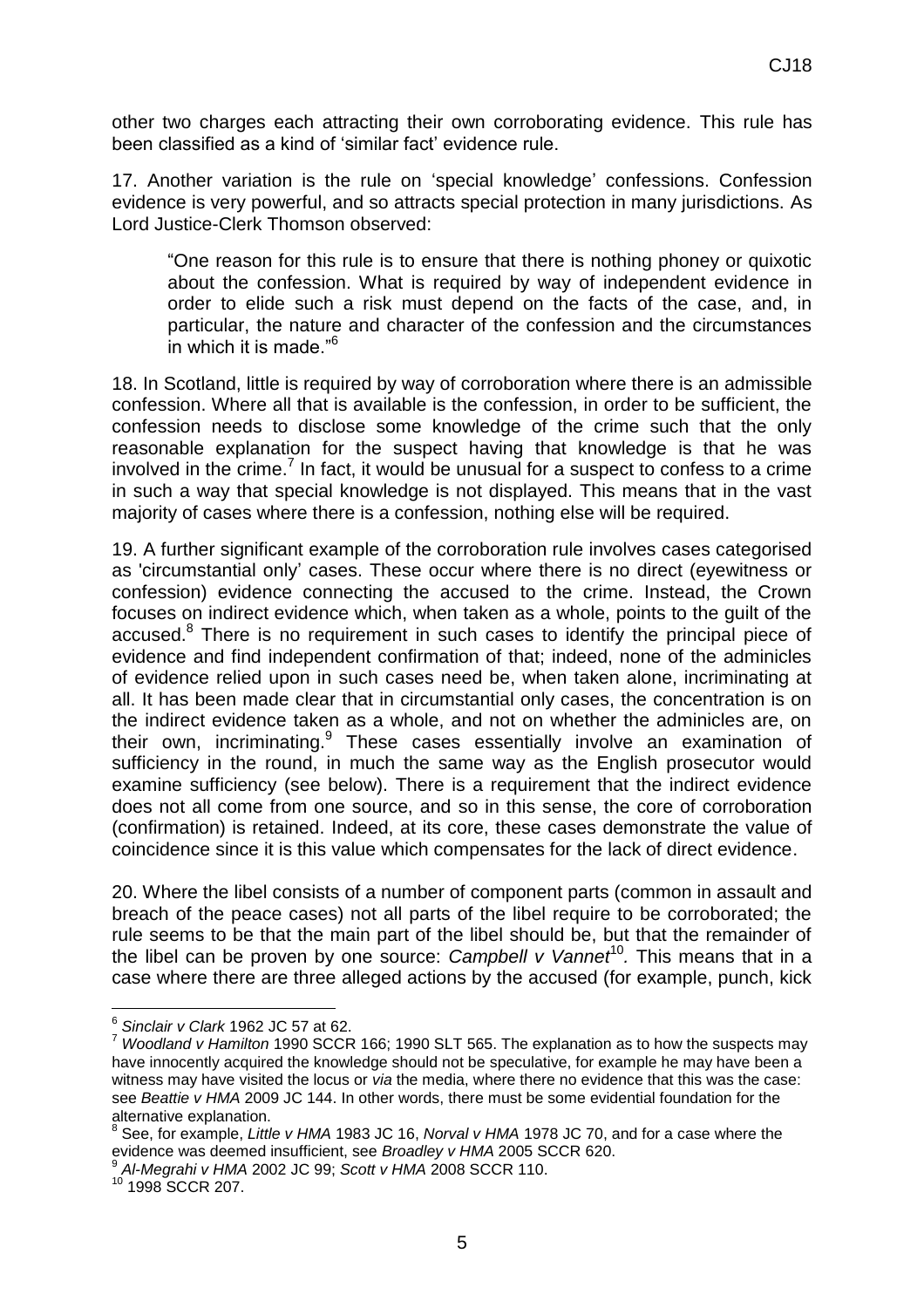and slap) only one of these elements needs to be corroborated, meaning that twothirds of the libel (or four fifths, or some other proportion) may be proven on a single source.

21. The corroboration rule applies in a flexible (although unsatisfactory) way where fingerprint or DNA evidence features. The basic rule is this: where the fingerprints or DNA of the accused is found in a place which is not a public place nor a place to which the accused has access as a matter of course, where this place is the scene of the crime, it is presumed that the accused is guilty of that crime, and the Crown will have a sufficient case. The onus then shifts to the accused (not formally, but in practical terms) to offer an innocent explanation as to why his DNA or fingerprints have been deposited at the crime scene.

22. Where the accused's fingerprints or DNA are found at the scene of a crime, a number of assumptions need to be made before the presence of such material can be taken to be an indication that the accused committed the crime, but these assumptions are indeed made. Given the importance of DNA and fingerprint evidence, this evidential shortcut makes many criminal prosecutions much easier.

23. Other more minor variations of the rule allow evidence of the identity of the driver of a vehicle to be corroborated by the status of the suspect as the registered keeper of the vehicle.

24. Taken together with corroboration in its ordinary application (an adminicle from a principle source confirmed or supported by an adminicle from a subsidiary source) these variations represent a toolkit from which the Crown may choose the most convenient tool when seeking to justify corroborative sufficiency. One can readily see that very little in terms of volume is required to compile sufficient corroboration. However, corroboration is not about volume; it is rooted in the value of a basic, *de minimis* level of confirmation.

# **Part B: The Carloway Review ('the Review')**

25. The Carloway Review fails to capture the essence of corroboration. In any event, the Reivew is far too limited in length on corroboration to be adequate as the basis for abolition. It considers corroboration over only 35 single-spaced pages (less than 13,000 words). This includes a three-page description of an empirical study. This is limited treatment of a critical, distinctive and enduring cornerstone of the Scottish criminal system of proof, and is certainly less exhaustive than one would expect as the basis of a case for a recommendation of outright abolition. This contrasts with the rigorous approach to law reform adopted by the Scottish Law Commission ('SLC'). The SLC produces much more detailed reports on what are sometimes less fundamental law reform proposals. For instance, the SLC *Report on Similar Fact Evidence and the Moorov Doctrine*<sup>11</sup> extends to 162 pages, and arguably the reforms suggested there are less far reaching than the abolition of corroboration (they would not apply to every prosecution, by any means). Indeed, it is very surprising (some might even say inexplicable) to note that such a major reform of the law is being carried out without a reference to the SLC, especially when one considers the remit of the SLC; its task is to "recommend reforms that improve, simplify and update the law of Scotland" and it offers the Government "independent

 $\overline{a}$  $11$  Scot Law Com No 229, May 2012.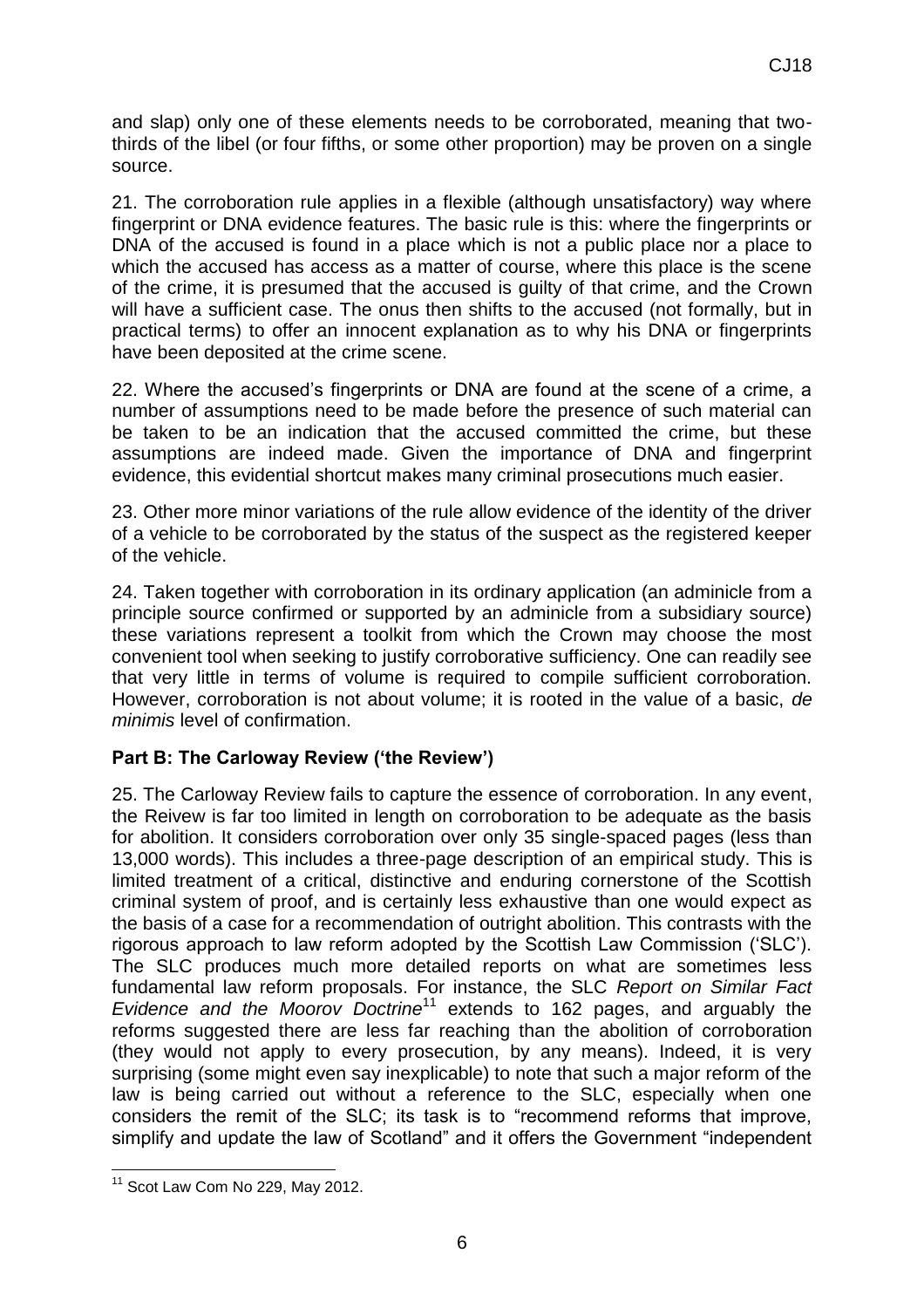advice on law reform".<sup>12</sup> The work carried out by the Review team is a valuable starting point for what should be a much wider debate about the law of evidence in criminal cases in Scotland. Further, it is clear from the Reference Group views (as minuted and published) and the views expressed both during the Review's consultations and the Governments consultation that there is very little appetite for reform as a result of the Carloway Review's process (even among those who support reform or might support abolition).

26. A further limitation of the Review is its failure to fully consider the wider legal context of abolition, such as the SLC's proposals on previous conviction/prior conduct relevancy, the weaker tenor of the 'beyond reasonable doubt' directions in England and Wales; the discretion to prosecute as it operates in other jurisdictions compared with in Scotland, and Scotland's uniquely unusual liberal attitude to the admissibility of the internationally discredited dock identification process. Indeed, the rules on identification sufficiency generally have been seriously weakened over recent years. All of these points are of considerable importance, to avoid a situation where Scots Law is made more vulnerable than other systems (such as England and Wales) in the event of corroboration abolition; it will arguably be left in a weaker state, with a greater risk of miscarriage of justice than at present and than exists in other systems.

27. The Review's comparative discussion is flawed too, failing to take account of French Law which arguably carries a requirement to corroborate (Federal Code of Criminal Procedure Article 80-1 requiring 'strong or concordant evidence'). There are other corroboration requirements, such as in the US in relation to confessions, which are not considered by the Review, and other corroboration requirements exist elsewhere. In the absence of a proper survey of corroboration requirements internationally, there is a real danger that the Government will proceed on an incomplete (and therefore inadequate) survey of the global position. When one considers the wider context factors in those systems (as described above, such as standard of proof and other evidential rules) there is a real risk that the Government will make Scots Law weaker than in many other systems.

28. Further, there is little discussion of reform of the law of corroboration in the Review – the choice seems to be all or nothing. It is not clear why this is so. Some possible reform options are discussed below.

29. The empirical research in the Review is limited and of little use. It is aimed at gathering evidence of the impact of corroboration, when such evidence is simply not available reliably, and there are several obvious flaws in the research methodology. The impact of the empirical research is, therefore, overstated by the Review.

 $12$ <sup>12</sup> These comments are on the "About us" page of the SLC's website: [http://www.scotlawcom.gov.uk/about-us/.](http://www.scotlawcom.gov.uk/about-us/) See also s.3(1)(e) of the Commission's founding legislation, the Law Commissions Act 1965, which provides as one of the functions of the Commission: "to provide advice and information to government departments and other authorities or bodies concerned at the instance of the Government of the United Kingdom or the Scottish Administration with proposals for the reform or amendment of any branch of the law."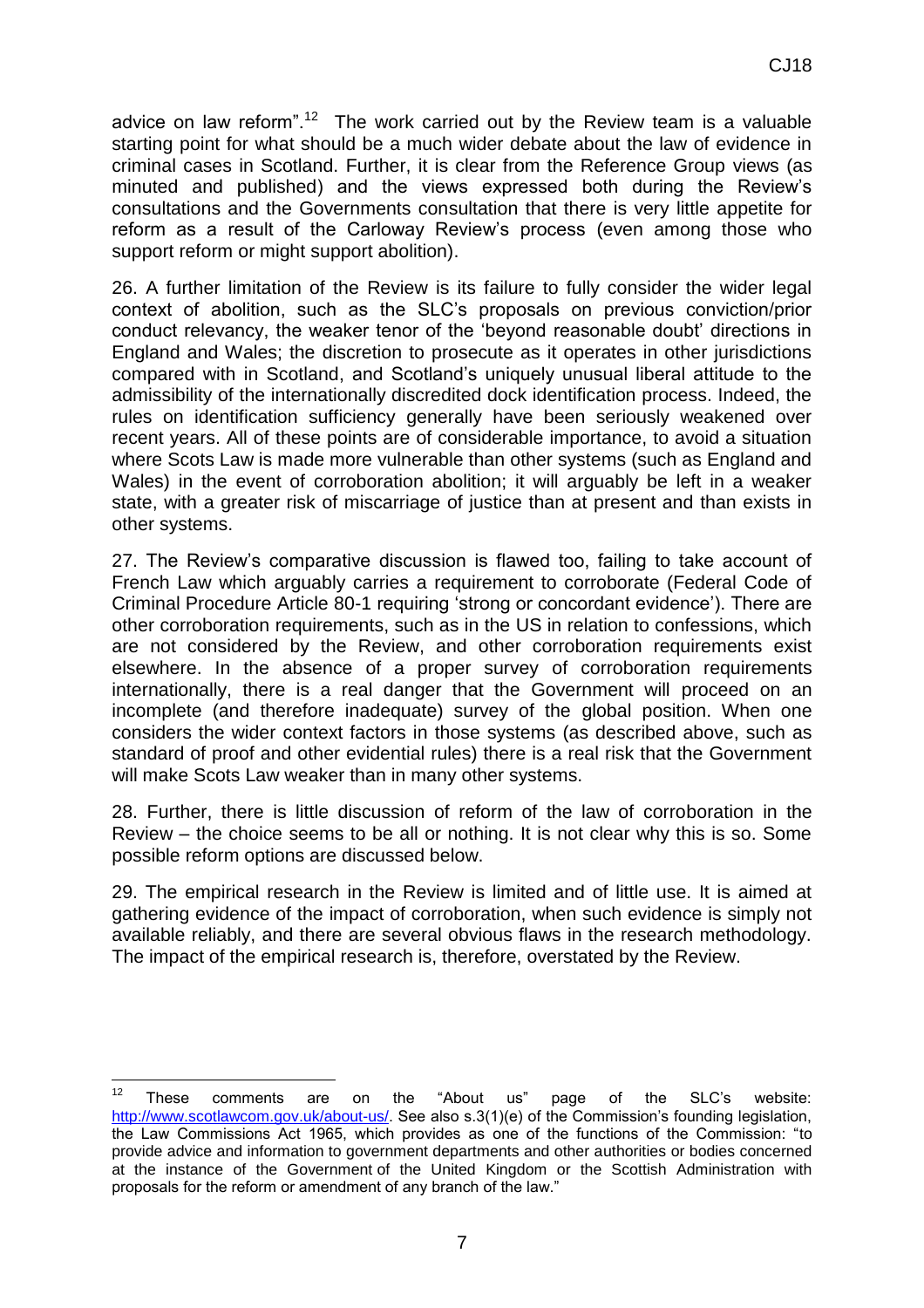## **Part C: Possible reform of the corroboration requirement**

### **Option 1: retention with some reforms**

30. There are some aspects of the current corroboration requirement which are problematic, and could be reformed by legislation:

(1) the requirement of corroboration of *mens rea* could be removed. This has caused some considerable confusion in the law, and even recently has had to be considered by the High Court.<sup>13</sup>;

(2) the definition of corroboration could be enshrined in statute, indicating that corroborative evidence is evidence which is capable of supporting or confirming an adminicle of incriminating evidence, and includes evidence which may otherwise be considered neutral. This would prevent acquittals in cases where the evidence might be regarded as neutral, when in fact it could also be regarded as being capable of providing an independent check on the principal source.<sup>14</sup>

(3) the ability of the jury to consider whether a legally sufficient case has been presented could be removed; currently, the accused may make a submission of no case to answer following the close of the Crown case, and, in the event that this fails, can still argue that the accused should be acquitted due to lack of corroboration. Where a submission of no case to answer is not made, or is made and rejected, the accused should not be able to argue legal insufficiency (around corroboration or for any other reason) before the jury. This is consistent with the notion that corroboration is about the capability of certain evidence to support or confirm other evidence; the actuality need not be instrumental. There would remain a right of appeal against the refusal of a submission. This reform would mean that the only test which the jury would need to consider is the 'beyond reasonable doubt' standard. This would mean that the jury could still convict on uncorroborated evidence (for example if there are two eyewitnesses and one is believed and the other is disbelieved) but the Crown would still require to present (by the close of its case) evidence such that a corroborated case is possible. In other words, corroboration would be limited to being a pure sufficiency barrier, and would not limit the jury's discretion.

(4) The reform recently suggested by the SLC (the retention of *Moorov* but absent the requirement for evidence of a course of conduct) could be introduced, making proof in *Moorov* cases easier.

(5) On corroboration by distress, considered by the Review,  $15$  it would seem that this is capable of corroborating the complainer's evidence, and should be permitted to do so (not just to corroborate lack of consent, as is currently the case). The source of the evidence of distress is not the complainer but is the witness who perceives it (the idea that the source is the complainer is flawed,

 $\overline{a}$ <sup>13</sup> *Adamson v HMA* 2012 JC 27.

<sup>14</sup> See the cases of *Gallagher v HMA* 2000 SCCR 634 and *Gonshaw v HMA* 2004 SCCR 482. In the latter case, the dissenting opinion of Lord Macfadyen is very persuasive.

 $^5$  Para 7.2.21.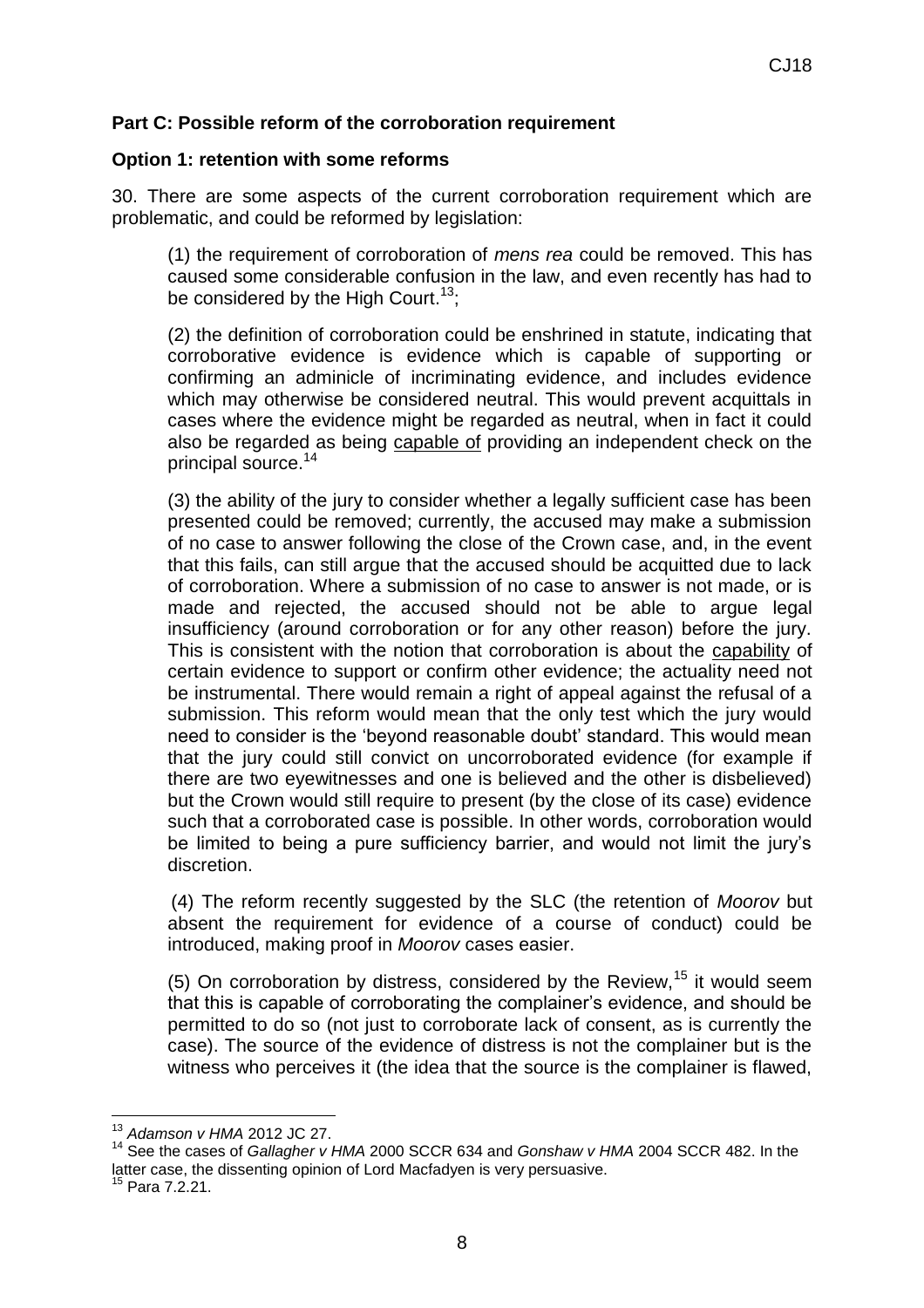since the evidence is an observation of the condition of another, not the distress itself). This would make conviction in cases of sexual assault easier;

(6) The requirement that the gathering of a confession (and of fingerprint and DNA evidence, if such a rule exists) by two witnesses should be abolished, since, as argued above, this is not a requirement born out of a proper application of the rule requiring the corroboration of the *facta probanda*.

31. Taking together these reforms, many of the current problems with corroboration can be ironed out, leaving the requirement in place offering clear, consistently applied and a minimum level of protection against unfair conviction.

### **Option 2: abolition for only certain crimes**

32. One of the concerns in modern criminal cases in Scotland is the low conviction rate in rape cases, and this seems to have heavily influenced the Scottish Government's desire to abolish the corroboration requirement.<sup>16</sup> The requirement for corroboration in such cases may deter victims from reporting the crime, especially where there is a perception that conviction is more difficult, and can lead to less convictions where cases are prosecuted.<sup>17</sup> The abolition for sexual crimes (as defined in s.288C of the 1995 Criminal Procedure (Scotland) Act) would be simple to legislate on, and could be justified on the basis that such crimes are normally committed in private. There is a precedent for different evidential rules applying to sexual crimes: see ss.274-275A of the 1995 Act on the posing of sexual history questions and the effect that granting an application to ask these has on the exposure of evidence of the accused's previous sexual offending.<sup>18</sup>

### **Option 3: retention for only certain crimes**

 $\overline{a}$ 

33. Corroboration could be required in only the most serious charges (for crimes which could be statutorily defined) and abolished for all other charges. In England, the corroboration requirement is retained for only certain crimes, as the Review

 $16$  See the Scottish Government's Policy Memorandum to the Criminal Justice (Scotland) Bill at paragraph 136**,** available at:

<http://www.scottish.parliament.uk/parliamentarybusiness/Bills/65155.aspx>

 $17$  Some commentators have highlighted the fact that prosecutions for sexual assault often fail even in the presence of corroboration since they hinge largely on credibility and reliability issues mainly around the question of consent. The other flaw in the sexual prosecutions argument is that in the absence of a corroboration requirement, more victims of sexual crimes will require to give evidence in a 'complainer's word against the accused's' context, leading to more concentration on the complainer's credibility and character than is the case currently: see Nicolson and Blackie,

*Corroboration in Scots Law: "Archaic Rule" or "Invaluable Safeguard"?* The Edinburgh Law Review, 17.2 (2013) 152 at 165-166. For a detailed discussion of this issue as one of the possible unintended consequences of the abolition of corroboration, see Cairns. I., *Does the Abolition of Corroboration in Scotland Hold Promise for Victims of Gender-Based Crimes? Some Feminist Insights* [2013] Crim L R 640 at 651-652.

 $18$  This reform is supported by Professors Raitt and Ferguson but in cases where the accused is known to the complainer and so identification is not in issue, and where the issue is whether or not consent was given – see *A Clear and Coherent Package of Reforms? The Scottish Government Consultation Paper on the Carloway Report* [2012] Crim LR 909 at page 924.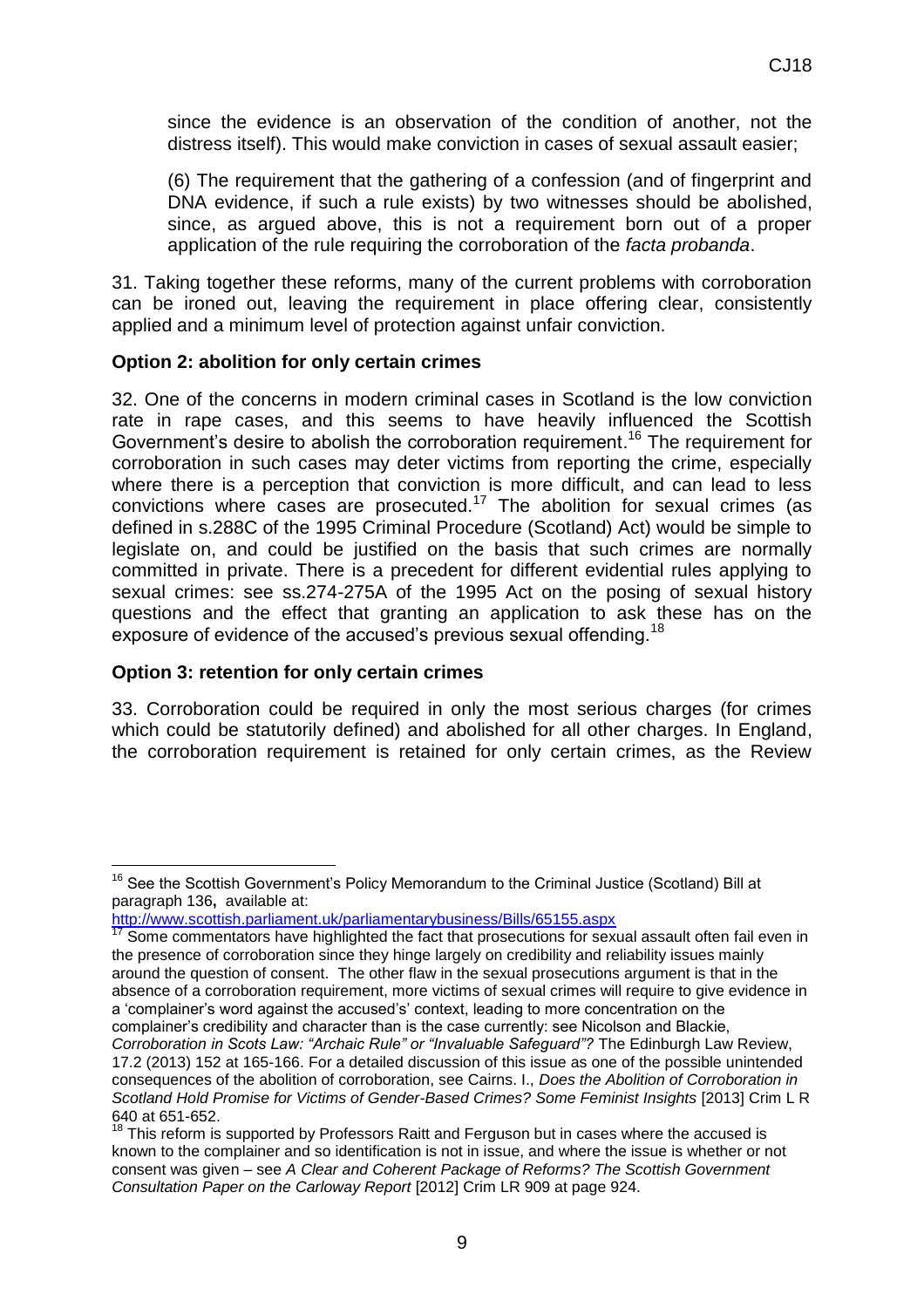notes.<sup>19</sup> In Scotland, these crimes could be the most serious ones, defined by name or maximum sentence.<sup>20</sup>

34. It would be possible to combine options 2 and 3: a corroboration requirement for the most serious offences, but abolition of this requirement for all sexual offences.

### **Option 4: a new test**

35. A more flexible option would be to define the requirement to corroborate according to the reasonable availability of corroborative evidence. The requirement could be to corroborate an incriminating adminicle of evidence only where such evidence is 'reasonably available'.<sup>21</sup> Reasonable availability could be statutorily defined with reference to a number of factors: the seriousness of the crime, the impact of the crime on the victim, and the reasonable expenditure of public funds. This would mean that where there is no corroborative evidence which is reasonably available, an uncorroborated case would be sufficient. Examples of areas where disputes might emerge would include: whether DNA testing should have been carried out or whether a more extensive search for a missing witness should have been undertaken.

36. This option would lead to case law on the question of whether 'reasonable availability' exists in any particular case, but this would be a distinctive and innovative approach which would protect against the danger of complacency in the face of a complete abolition of the corroboration requirement. Options 2 and 3 would not, then, apply, since there would be no need to define the requirement by reference to crime-type or severity. The reforms suggested under option 1 could still (with any other reforms) be enacted.

37. Option 4 would lead to the retention of a balance between the legitimate protection of the accused's rights and the effective prosecution of crime, especially given the more weakened state of the corroboration requirement if reformed from its current position.

### **Concluding comments**

38. It seems ironic that corroboration is being abolished now, at a time when the detection and prosecution of crime is easier than it has ever been<sup>22</sup>, given the variations of corroboration coupled with the increase in technological and scientific evidence gathering and presentation techniques. The purpose of the current rule on corroboration is to provide for an independent check against the principal source of

 $\overline{a}$ <sup>19</sup> Review Report, para 7.2.24.

 $20$  Gordon suggests a possible variant which would be to abolish the requirement for trivial offences, which already happens to some extent (the example he refers to is the Road Traffic Offenders Act 1988, s. 21): Gordon GH, '*At the Mouth of Two Witnesses': Some Comments on Corroboration* in Justice and Crime – *Essays in Honour of Lord Emslie* Hunter, RF (ed), (1993) 33 at 37.

 $21$  Gordon hints at a kind of availability test defined by crime-type when he says: "One can take the view that in some cases corroboration is so difficult to obtain, and the type of single witness likely to be called by the Crown so reliable, that the requirement can be dispensed with." Gordon GH, '*At the Mouth of Two Witnesses': Some Comments on Corroboration* in Justice and Crime – *Essays in Honour of Lord Emslie* Hunter, RF (ed), (1993) 33 at 37.

 $22$  This is due to advances in science and technology such as CCTV and DNA – see this point discussed in Thomson, D.J.C., *A defence of corroboration in criminal law* 2012 SLT 7 at 7.